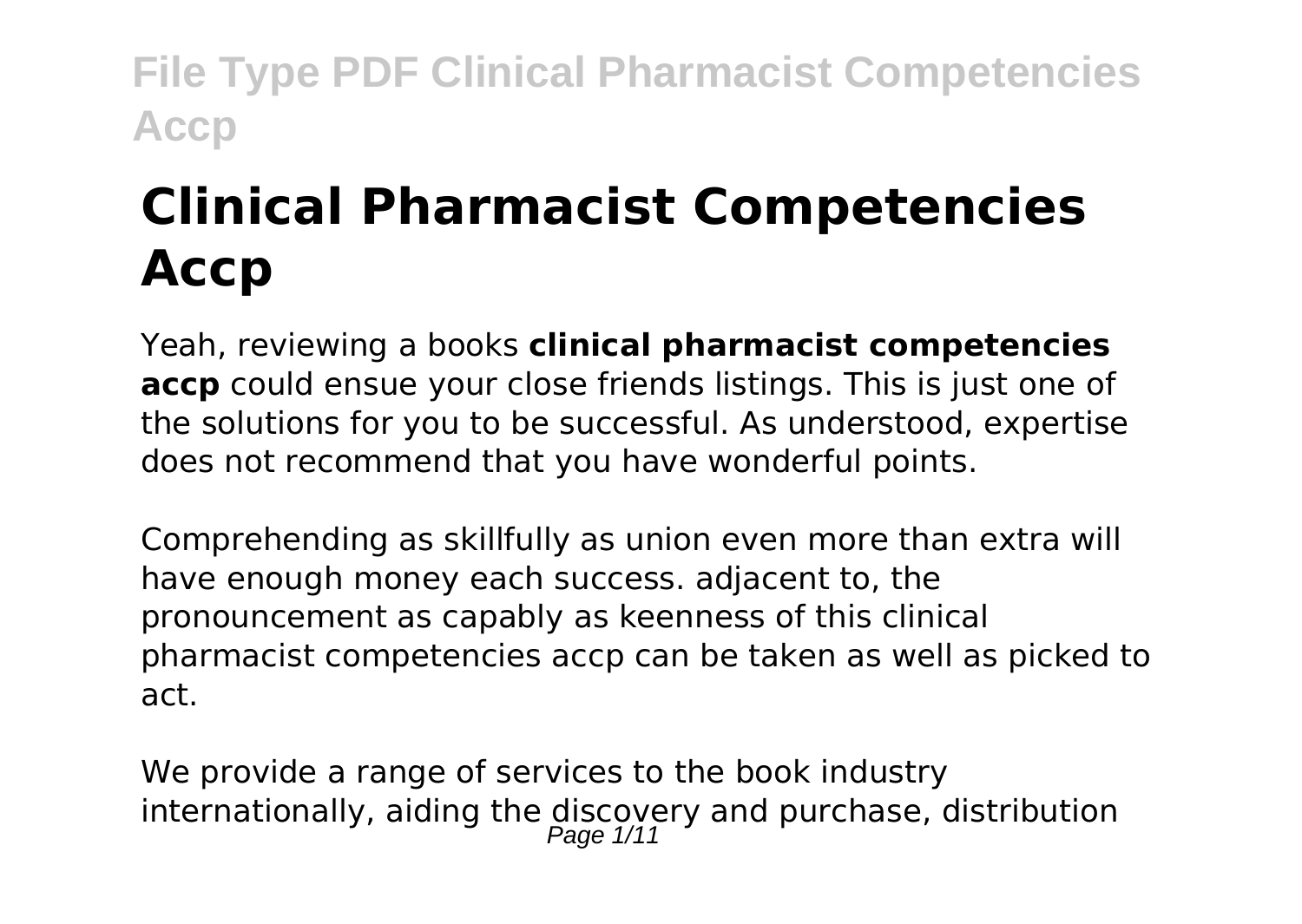and sales measurement of books.

#### **Clinical Pharmacist Competencies Accp**

This paper is an update to a previous ACCP document and includes the expectation that clinical pharmacists be competent in six essential domains: direct patient care, pharmacotherapy knowledge, systems‐based care and population health, communication, professionalism, and continuing professional development.

#### **ACCP Clinical Pharmacist Competencies - Saseen - 2017**

**...**

College of Clinical Pharmacy (ACCP) is the assurance of an appropriately educated and skilled clinical pharmacy workforce. In 2008, the College published five clinical pharmacist competency statements that set forth the requi-site knowledge and skills of individuals actively engaged in clinical pharmacy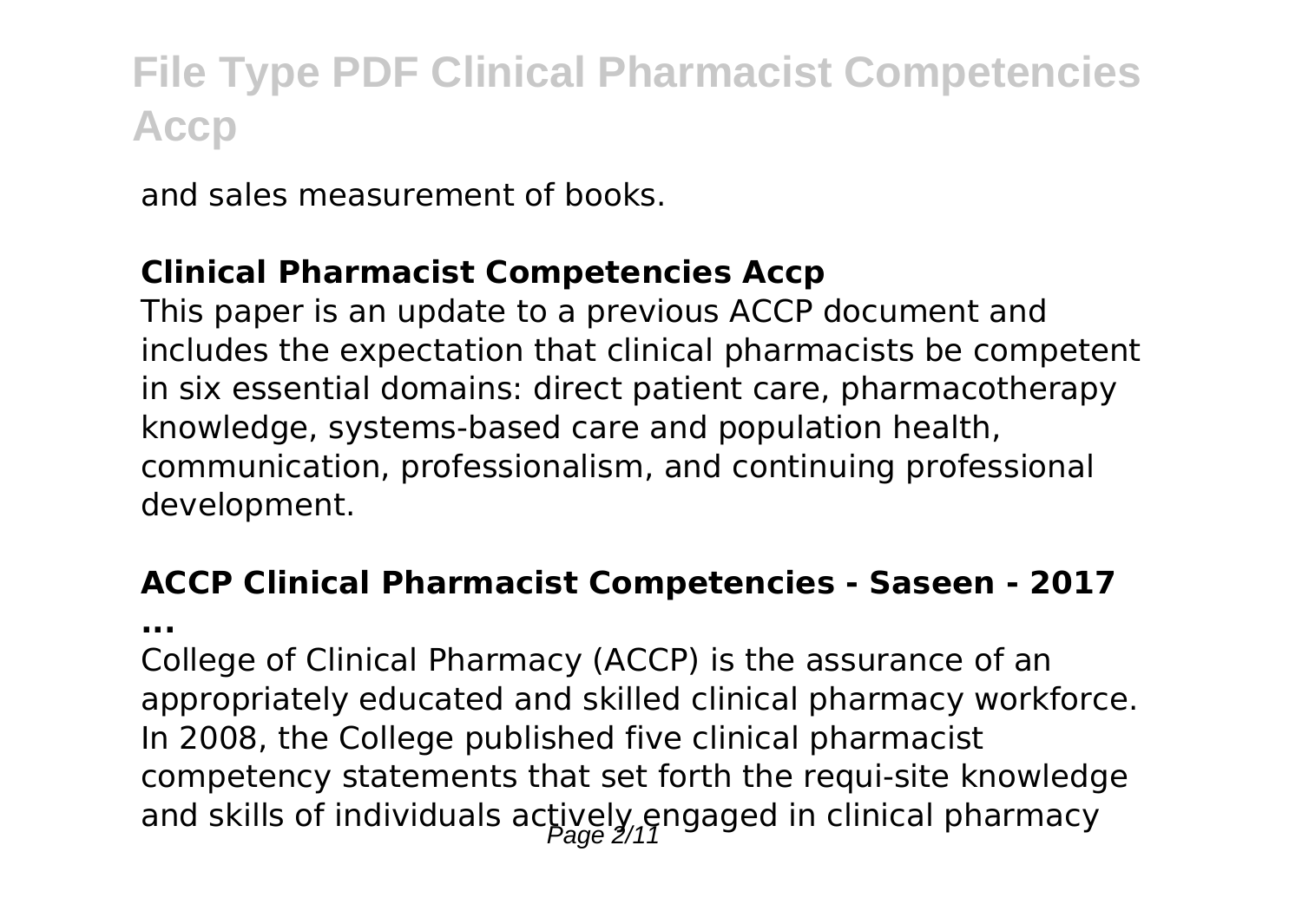practice.1 These

#### **ACCP Clinical Pharmacist Competencies**

The purpose of the American College of Clinical Pharmacy (ACCP) is to advance human health by extending the frontiers of clinical pharmacy. Consistent with this mission and its core values, ACCP is committed to ensuring that clinical pharmacists possess the knowledge, skills, attitudes, and behaviors necessary to deliver comprehensive medication management (CMM) in team-based, direct patient care environments.

#### **ACCP Clinical Pharmacist Competencies.**

Consistent with this mission and its core values, ACCP is committed to ensuring that clinical pharmacists possess the knowledge, skills, attitudes, and behaviors necessary to deliver comprehensive medication management (CMM) in team-based, direct patient care environments, These components form the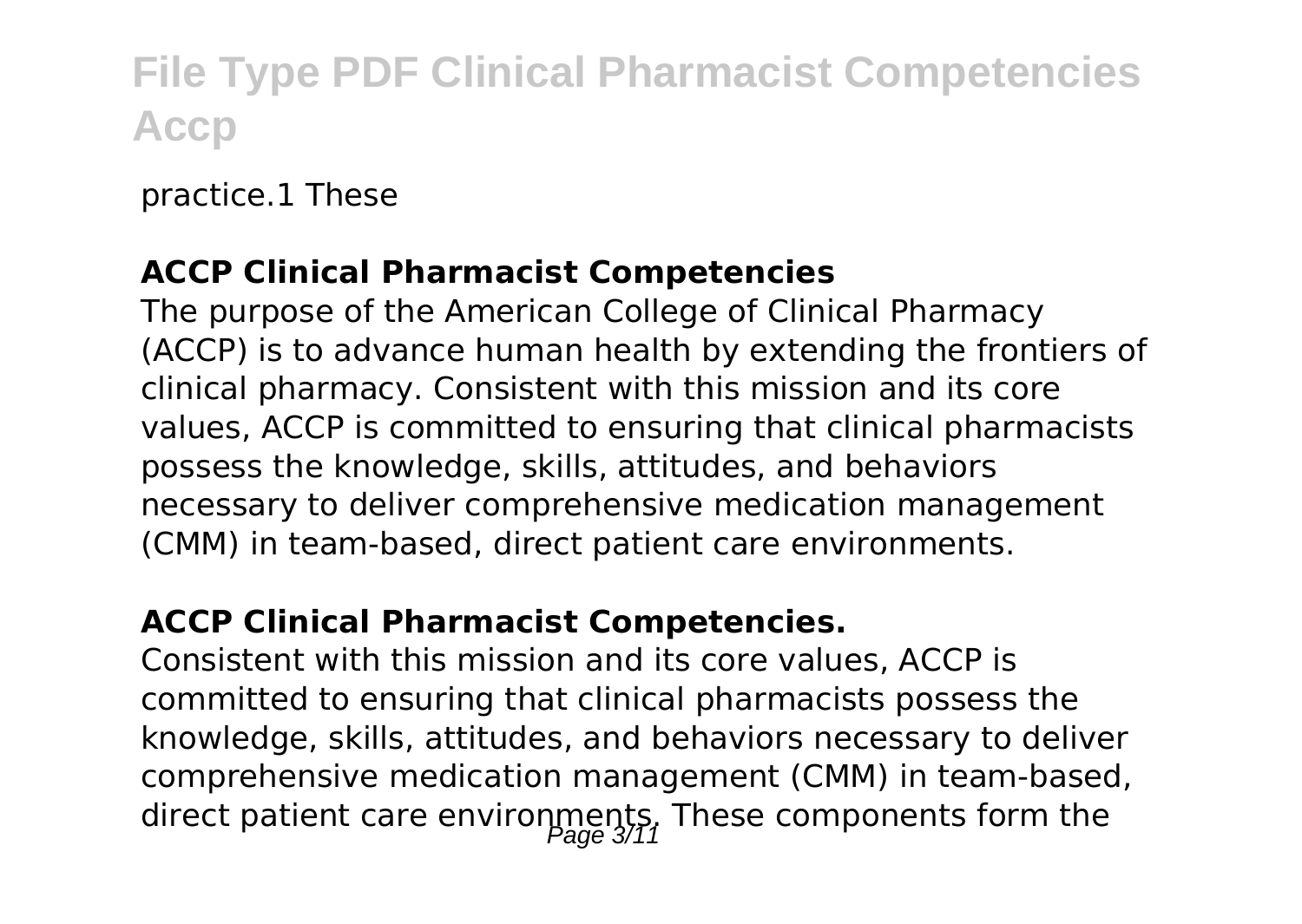basis for the core competencies of a clinical pharmacist and reflect the competencies of other direct patient care providers.

#### **ACCP Clinical Pharmacist Competencies — UNT Health Science ...**

Clinical pharmacists possess in-depth therapeutic knowledge and scientific skills that allow them to act as drug therapy experts in healthcare setting. 1 The American College of Clinical Pharmacy...

#### **ACCP Clinical Pharmacist Competencies | Request PDF**

This paper is an update to a previous ACCP document and includes the expectation that clinical pharmacists be competent in six essential domains: direct patient care, pharmacotherapy knowledge,...

### **ACCP Clinical Pharmacist Competencies.**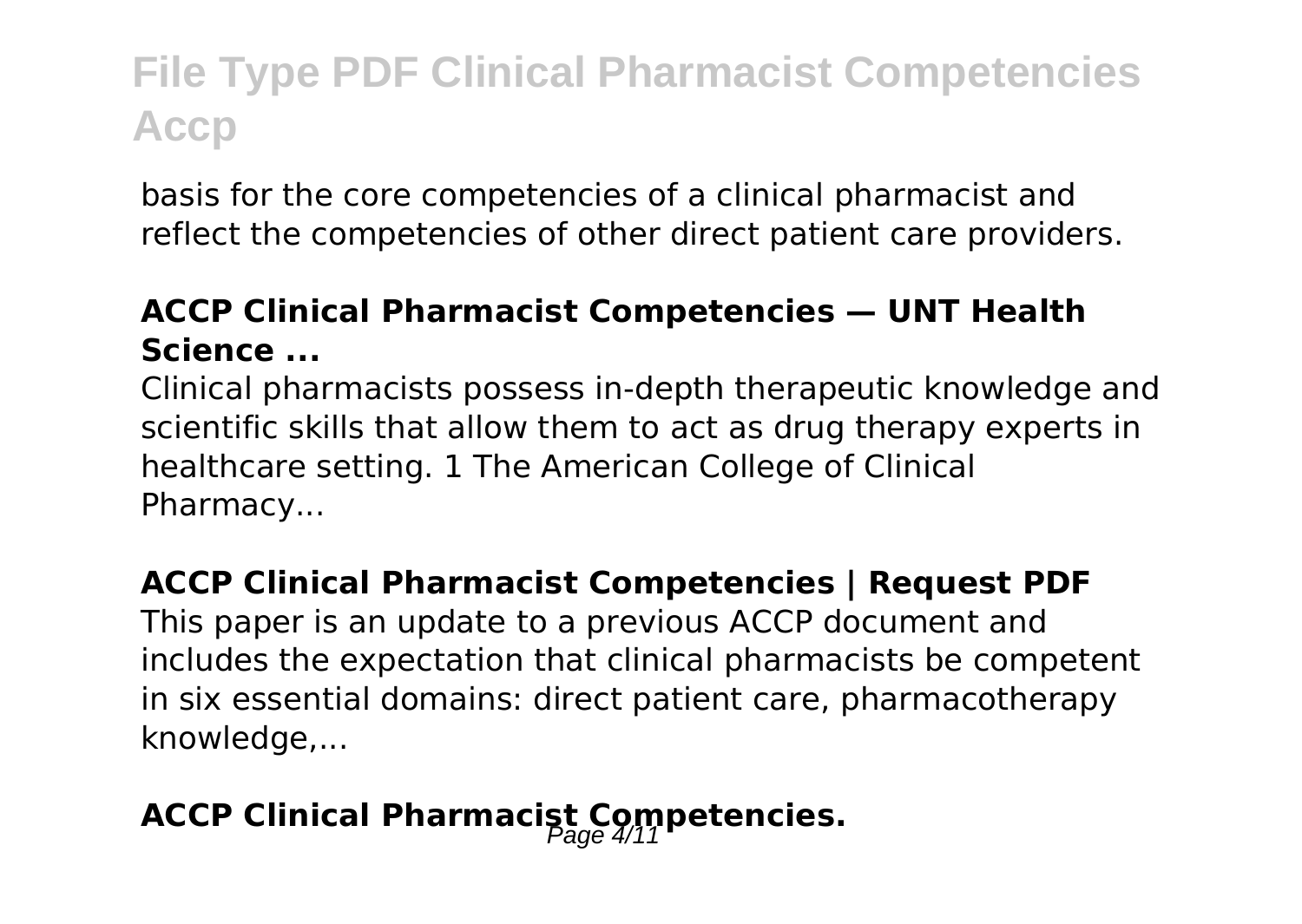American College of Clinical Pharmacy Board of Regents on January 25, 2006. American College of Clinical Pharmacy, 13000 West 87th Street Parkway, Suite 100, Lenexa, KS 66215‐4530; e‐mail: accp@accp.com, or download from http:www.accp.com.Search for more papers by this author

#### **Clinical Pharmacist Competencies - Burke - 2008 ...**

The "ACCP Clinical Pharmacist Competencies" paper includes six core competencies necessary for providing clinical pharmacy services in team-based, patient-centered care settings: direct patient care, pharmacotherapy knowledge, systems-based care and population health, communication, professionalism, and continuing professional development.

#### **ACCP**

The eight ACCP clinical pharmacist core competency domains are Patient Care, Knowledge for Practice, Practice-Based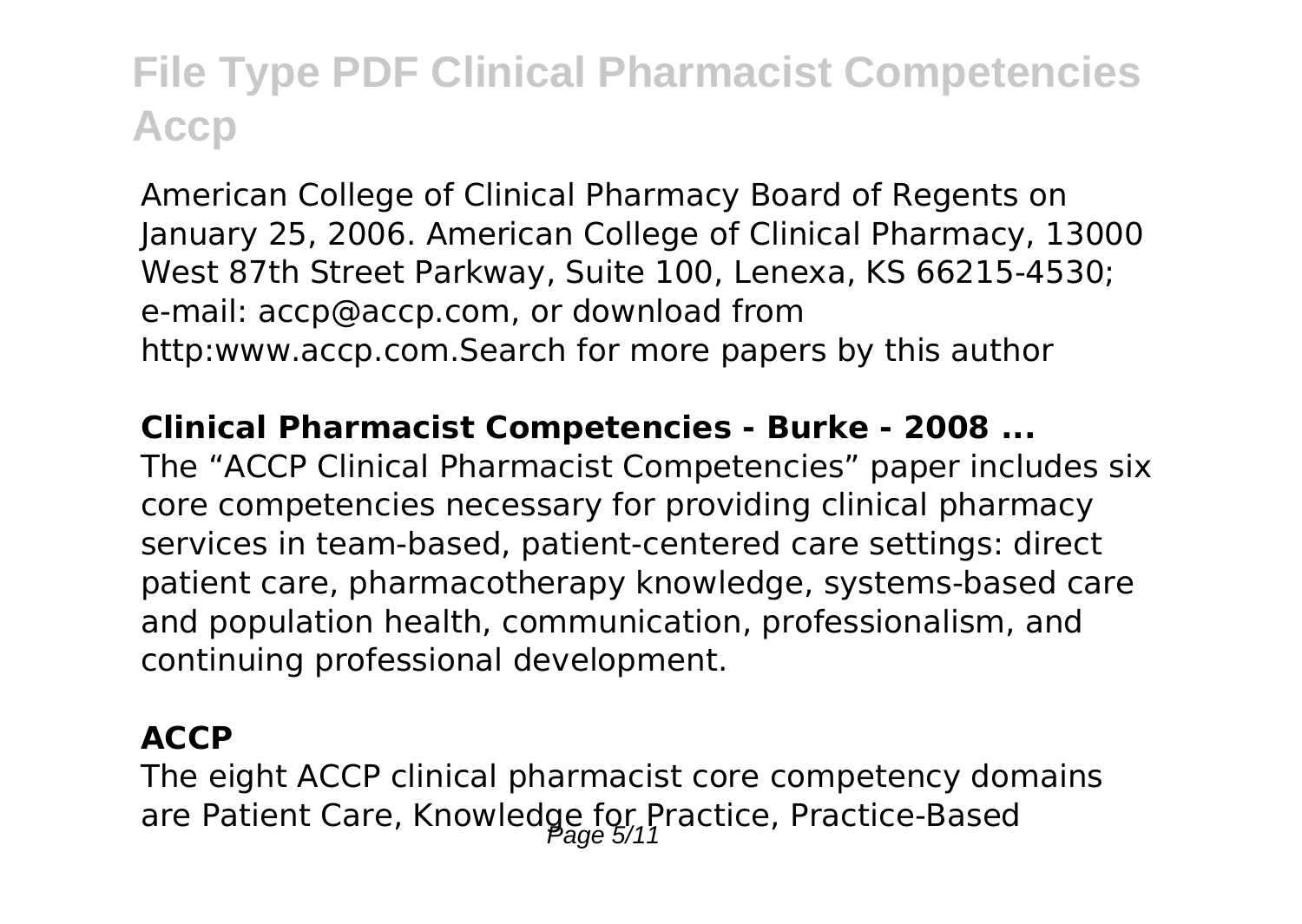Learning and Improvement, Interpersonal and Communication Skills, Professionalism, Systems-Based Practice, Interprofessional Collaboration, and Personal and Professional Development.

#### **ACCP - ACCP Clinical Pharmacy News**

The pharmacy staff consists of 32 decentralized pharmacists practicing within a mixed clinical model in a variety of settings, including ambulatory care, acute and critical care (adult and pediatric), infectious diseases, behavioral medicine, and emergency medicine.

#### **Assessing clinical competency | American Journal of Health ...**

In Chile, the results of the Pan American Conference on Pharmaceutical Education proposal for basic education and pharmacist competencies include statements that apply to clinical pharmacists- specifically to document patient information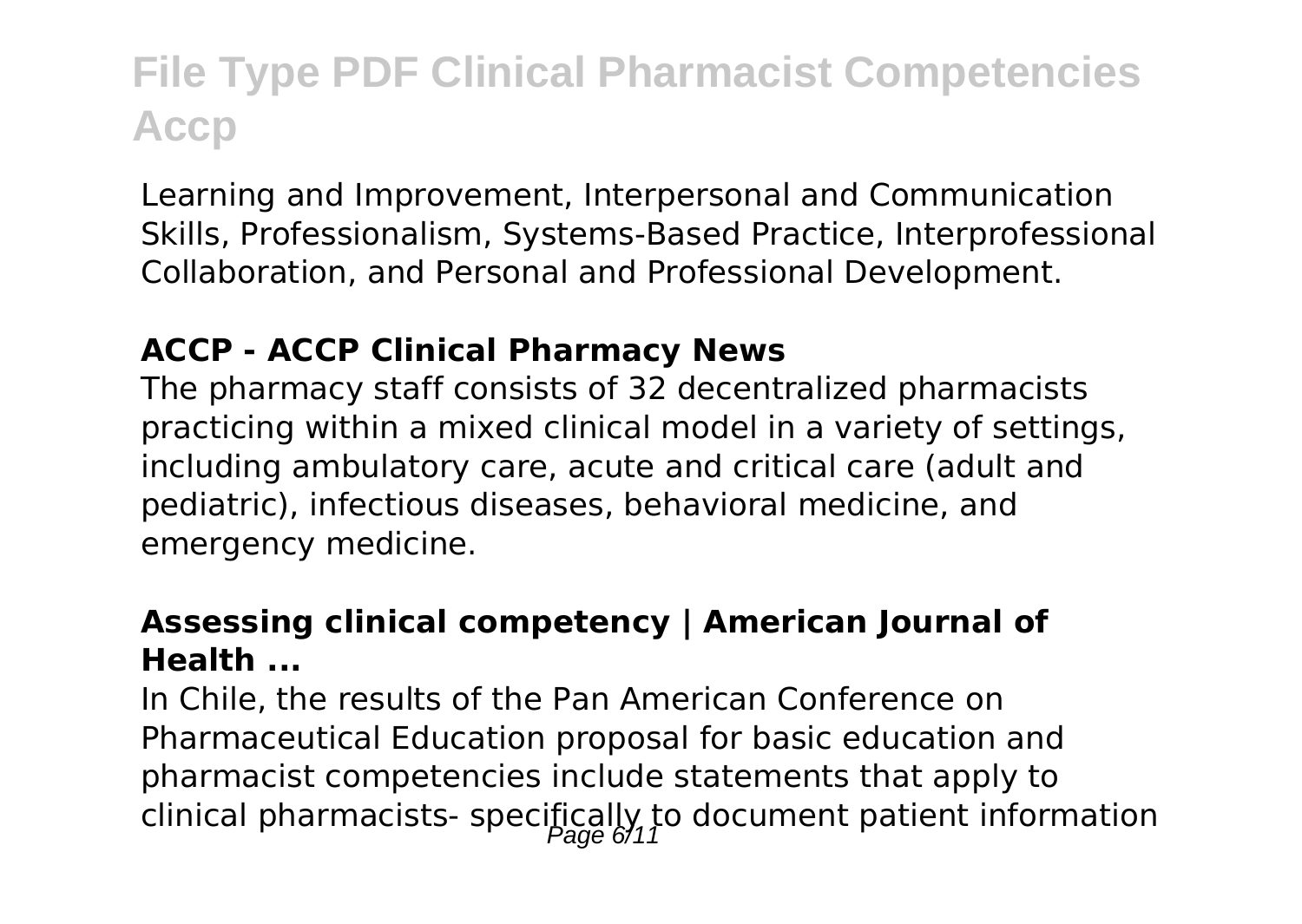and manage pharmacotherapy and follow-up 29.

#### **CLINICAL PHARMACISTS: PRACTITIONERS WHO ARE ESSENTIAL ...**

Clinical pharmacy education should have an extensive framework of curriculum to develop globally competitive clinical pharmacy professionals. This study examined the competency of clinical pharmacy...

#### **(PDF) COMPETENCY ASSESSMENT OF CLINICAL PHARMACY EDUCATION ...**

ACCP is committed to ensuring that clinical pharmacists possess the competencies necessary to deliver comprehensive medication management in team-based, direct patient care environments.

### **[PDF] ACCP Template for Evaluating a Clinical Pharmacist**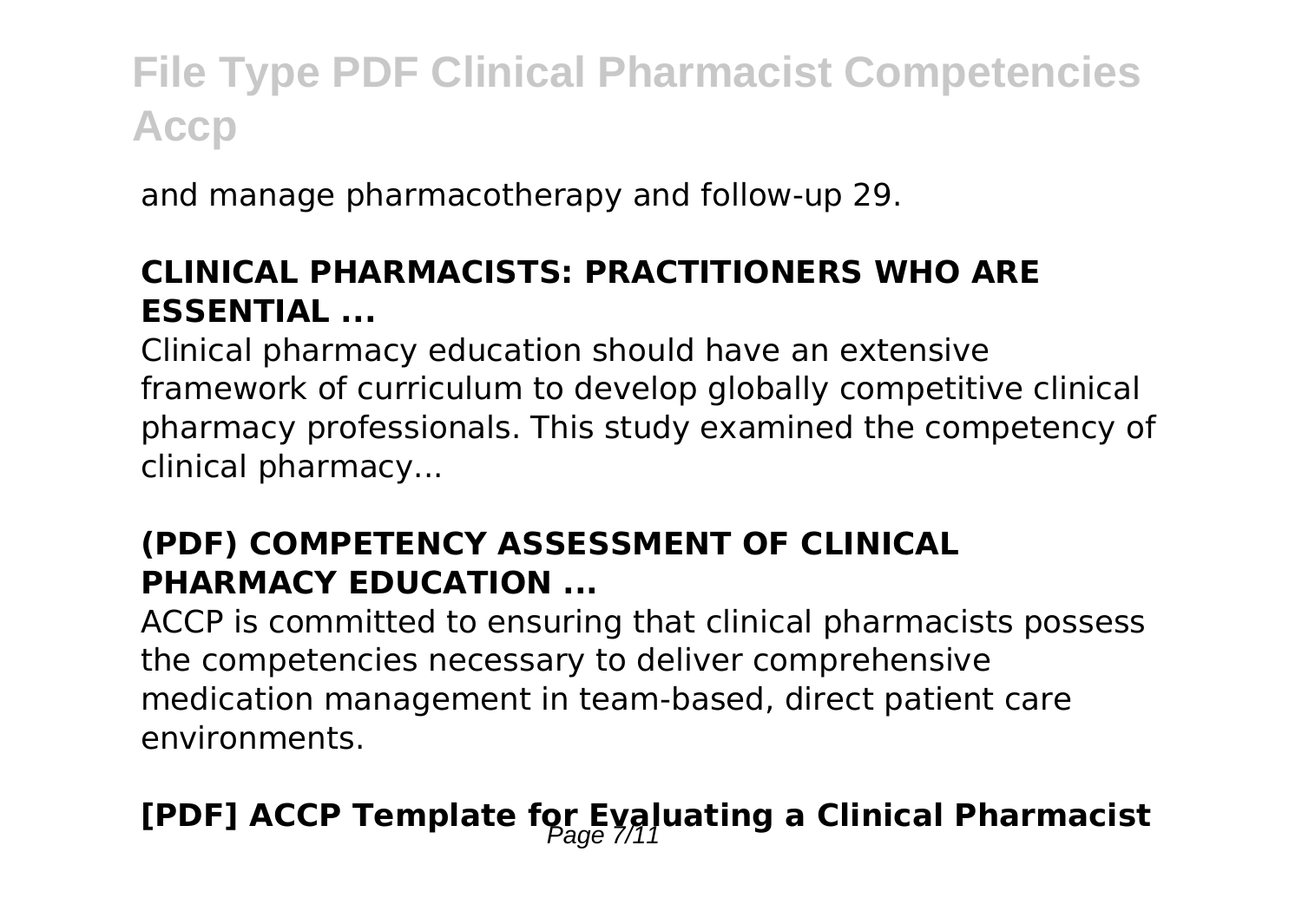#### **...**

COMPETENCY ASSESSMENT for PHARMACISTS Clinical Pharmacist Competencies as suggested by ACCP (Pharmacotherapy 2008;28(6):806-815.) Employee Name: Rating Period: \* Initial Training Method & Development Plan includes, but is not limited to the following methods: (Insert hyperlinks, pdf/Word files, etc.. in column) \*\* Competency Level (Mandatory ...

#### **DISEASE STATE MANAGEMENT CLINICAL COMPETENCY ASSESSMENT ...**

• An experienced ACCP who has a minimum of 70% clinical commitment • Involved in strategic development, research, service delivery and training and supervising • An ACCP who has successfully completed he academic and clinical competencies o the standard required by the FICM ACCP Curriculum. • ACCPs trained to this standard may apply for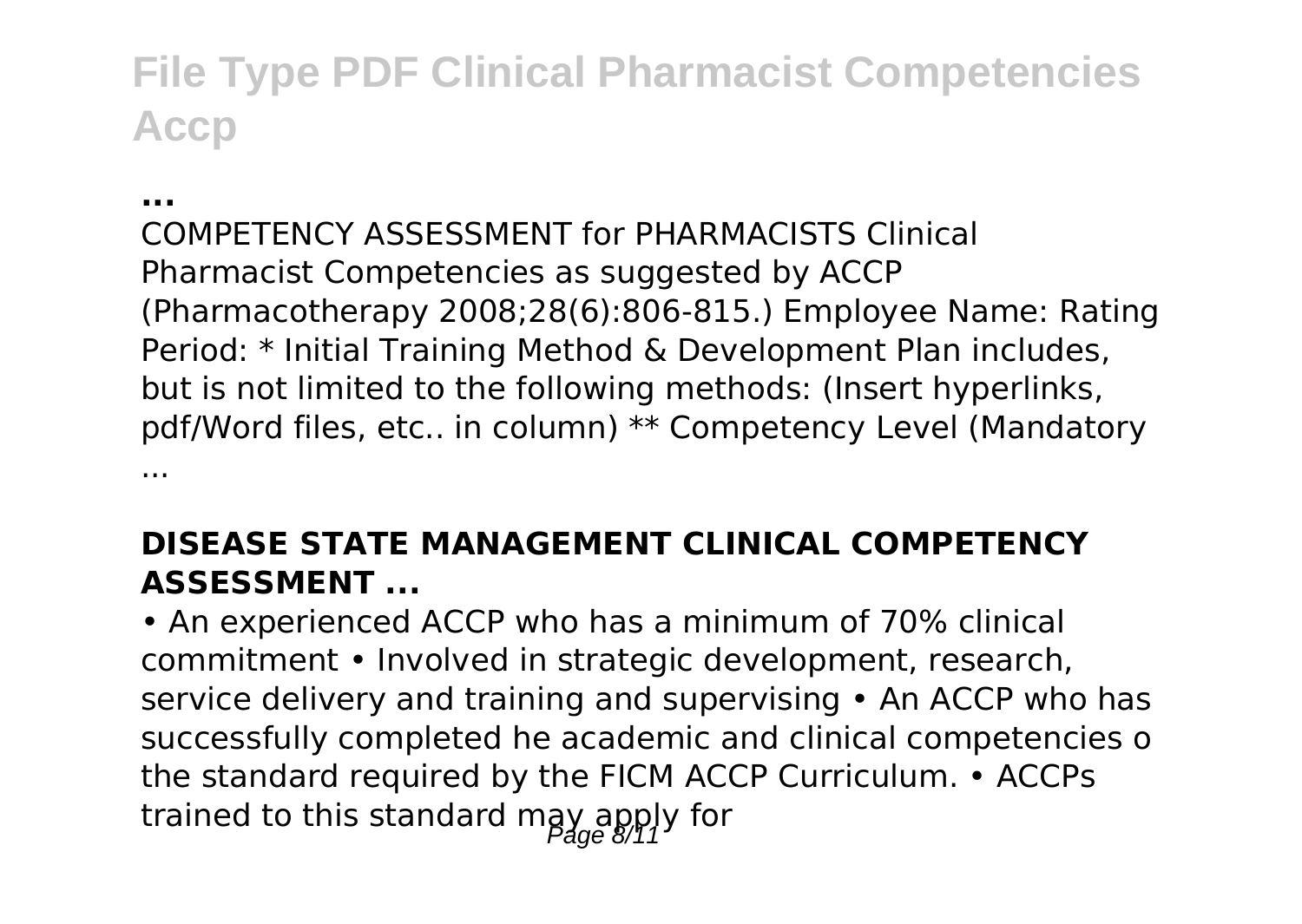#### **Curriculum for Training for Advanced Critical Care ...**

ACCP Clinical Pharmacist Competencies - Saseen - 2017 ... College of Clinical Pharmacy (ACCP) is the assurance of an appropriately educated and skilled clinical pharmacy workforce. In 2008, the College published five clinical pharmacist competency statements that set forth the requi-site knowledge and skills of individuals actively engaged in clinical

#### **Clinical Pharmacist Competencies Accp modapktown.com**

She also has served as an author for the PedSAP series and for the ACCP Guideline on Clinical Pharmacist Competencies. Her professional and research interests include the prevention and treatments of various complications of prematurity, blood pressure management in premature neonates, and neonatal pulmonary hypertension.  $_{Page\ 9/11}$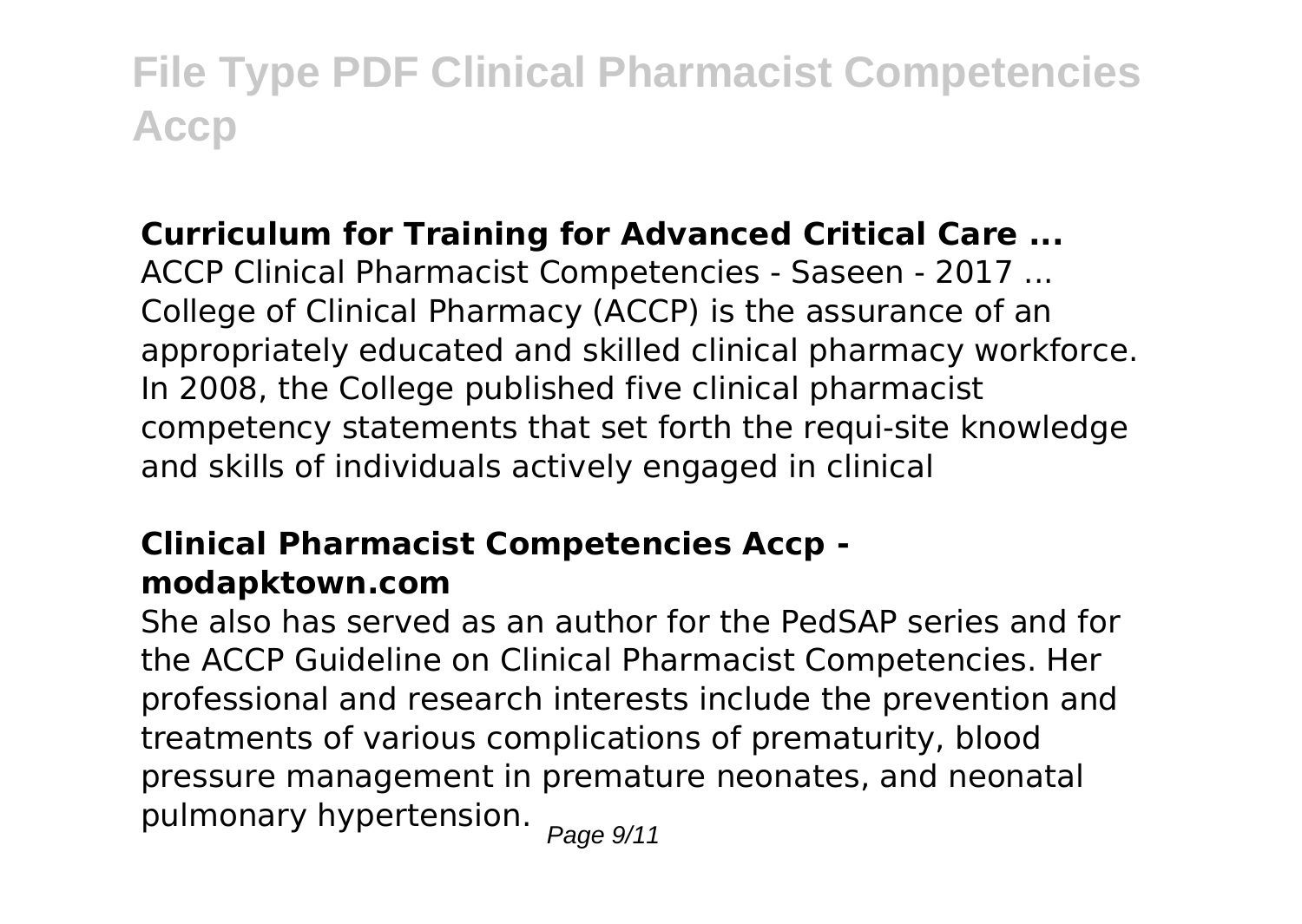### **2020 ACCP Spring Forum**

The "ACCP Clinical Pharmacist Competencies" paper includes six core competencies necessary for providing clinical pharmacy services in team-based, patient- centered care settings: direct patient care, pharmaco- therapy knowledge, systems-based care and population health, communication, professionalism, and continuing professional development.

#### **Vol. 20, No. 1 April 2017 - amedprn.accp.com**

Clinical pharmacists throughout the world will promote medication optimization by providing essential, direct patient care in team-based settings. Clinical pharmacy programs will advance clinical pharmacist practice, education, training, research, and scholarship worldwide.